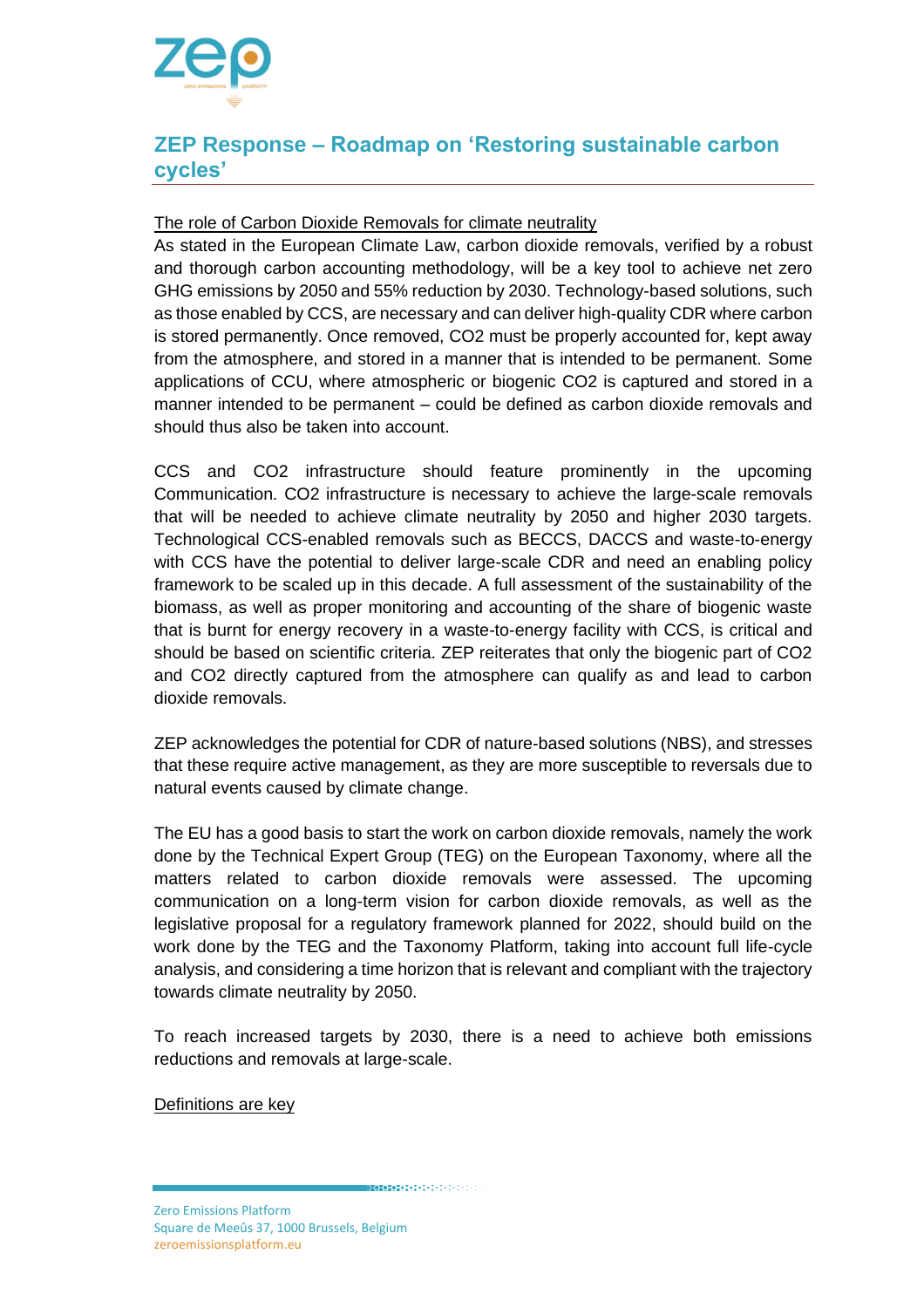

To realise credible carbon dioxide removals, it is important that a scientific and robust definition is in place. A definition should be verified upon four principles identified in the ZEP reports ["Europe needs a definition of carbon dioxide removals"](https://zeroemissionsplatform.eu/europe-needs-a-definition-of-carbon-dioxide-removal/) and ["Europe needs](https://zeroemissionsplatform.eu/europe-needs-robust-accounting-for-carbon-dioxide-removal/)  [robust accounting for carbon dioxide removals"](https://zeroemissionsplatform.eu/europe-needs-robust-accounting-for-carbon-dioxide-removal/):

- 1. Carbon dioxide is physically removed from the atmosphere.
- 2. The removed carbon dioxide is stored out of the atmosphere in a manner intended to be permanent.
- 3. Upstream and downstream greenhouse gas emissions, associated with the removal and storage process, are comprehensively estimated and included in the emission balance.
- 4. The total quantity of atmospheric carbon dioxide removed and permanently stored is greater than the total quantity of carbon dioxide equivalent emitted to the atmosphere.

A failure to meet principle 1 and 2 would prevent a process from qualifying as carbon dioxide removals. Once a definition is in place, it will be important to ensure coherence and robust carbon accounting between the different carbon removals trading systems, including between the voluntary and regulated schemes. Such coherence is needed to avoid the risk of double counting individual units of carbon removals.

## Putting in place a policy framework for CDR

The policy framework for carbon removals should in principle recognise all relevant removals solutions, including nature-based and technological solutions. The following factors should be considered when assessing the extent to which any solution should form part of a regulated scheme:

- The level of maturity of a technology, its scalability, and associated carbon accounting;
- The potential contribution towards achieving EU climate targets;
- The ability to deliver permanent CO2 removal;
- The availability of a verifiable and established MRV methodologies to monitor the removals.

ZEP notes that in the case of CCS-enabled removal solutions, the Directive for the geological storage of CO2 would apply, including its liability provisions. However, for nature-based solutions, such a regulatory framework - including liability - may not exist.

It is crucial to ensure compatibility between the upcoming EU certification scheme and other initiatives on a global scale.

## **About the Zero Emissions Platform**

The Zero Emissions Platform (ZEP) is a European Technology and Innovation Platform (ETIP) under the Commission's Strategic Energy Technology Plan (SET-Plan) and acts as the EU's technical adviser on the deployment of Carbon Capture and Storage (CCS), and Carbon Capture and Utilisation (CCU) under Horizon2020 R&I programme (grant agreement 826051).

**MARK AND ARRESTS OF A DEADLE AND RESIDENT**